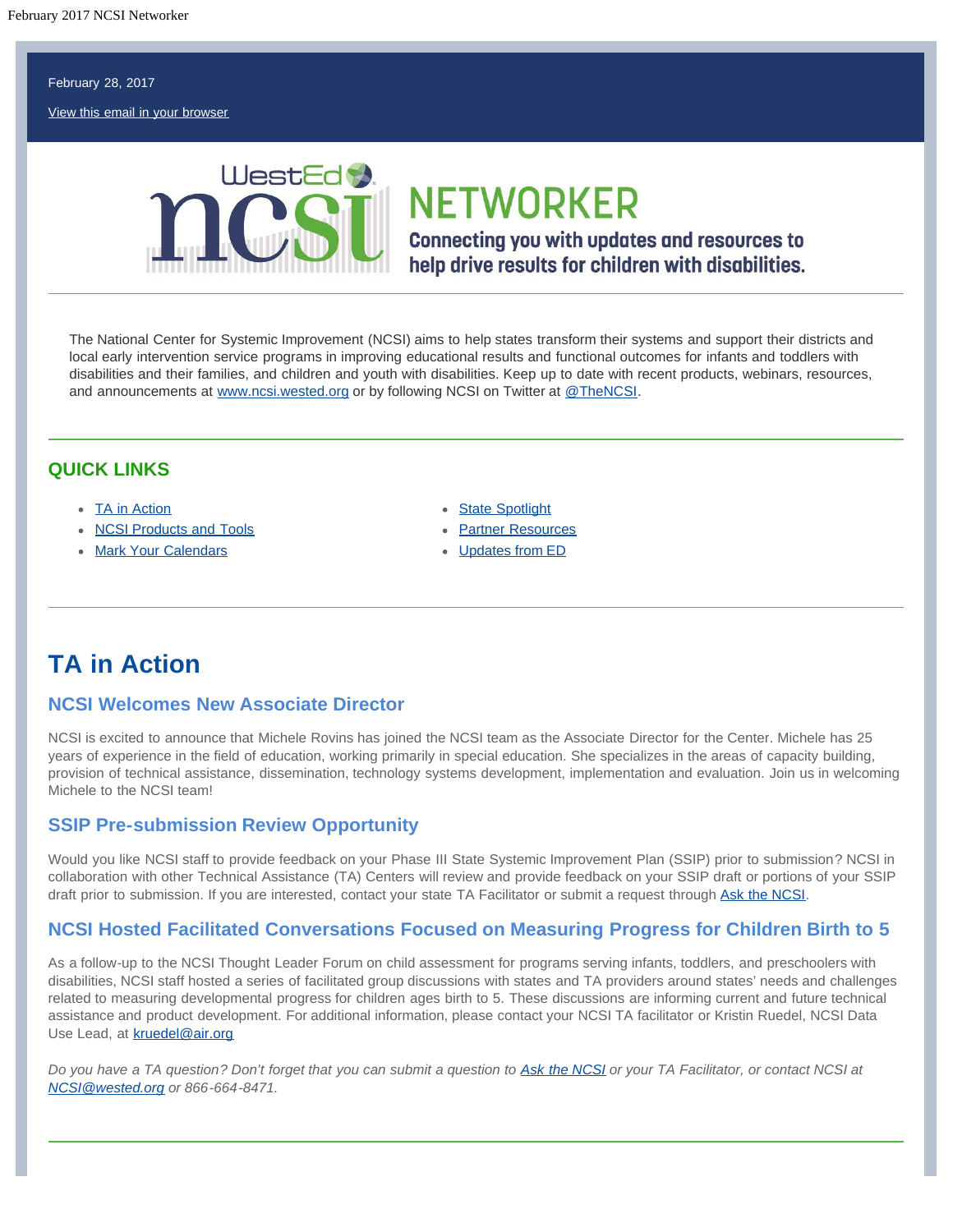# **NCSI Products and Tools**

NCSI continues to develop resources and supports to assist states during Phase III.

# **Developing Coherent State Systems to Achieve Educational Equity: Checking for Alignment in the State's ESSA Plan and SSIP**

NCSI and the Council of Chief State School Officers (CCSSO) recently released a [tool](https://ncsi.wested.org/wp-content/uploads/2017/02/SSIP-ESSA-Allignment-Tool_NCSI-CCSSO_Winter2017.pdf) intended to support State Education Agencies (SEAs) and their stakeholders, as they work to develop state plans pursuant to the Every Student Succeeds Act (ESSA). The questions provided in the tool can serve to prompt or deepen thinking about the ways in which the ESSA Plan is, or can be, configured to improve achievement and outcomes for students with disabilities by leveraging the work that has been accomplished through the SSIP. [Click here](https://ncsi.wested.org/news-events/tool-checking-for-alignment-in-every-student-succeeds-act-plans-and-state-systemic-improvement-plans/) [to view the tool.](https://ncsi.wested.org/news-events/tool-checking-for-alignment-in-every-student-succeeds-act-plans-and-state-systemic-improvement-plans/) Would you like additional help with aligning your state's ESSA Plan and SSIP? Contact [NCSI](https://ncsi.wested.org/ask-the-ncsi/) or [CCSSO.](http://www.ccsso.org/)

### **Are You Actively Engaging Your Stakeholders? How Do You Know?**

What does it mean to actively engage your stakeholders and how do you know whether you are providing opportunities for your stakeholders to deeply engage with the work? NCSI's Communication and Collaboration Team in partnership with a range of stakeholders have developed four interactive rubrics focused on [Coalescing Around Evidence-based Practices,](https://ncsi.wested.org/wp-content/uploads/2017/02/LbC-Rubric-Coalescing-Around-Evidence-Based-Practices.pdf) [Building Support](https://ncsi.wested.org/wp-content/uploads/2017/02/LbC-Rubric-Building-Support-Through-Data.pdf) [Through Data,](https://ncsi.wested.org/wp-content/uploads/2017/02/LbC-Rubric-Building-Support-Through-Data.pdf) [Creating Active Engagement,](https://ncsi.wested.org/wp-content/uploads/2017/02/LbC-Rubric-Creating-Active-Engagement.pdf) and [Stakeholder Engagement in Evaluation](https://ncsi.wested.org/wp-content/uploads/2017/02/LbC-Rubric-Stakeholder-Engagement-in-Evaluation.pdf) that can be used to understand the growth of critical relationships, engage in reflection, and generate a group data source and plan for future engagement. The rubrics are based on the format of habits of interaction rubrics provided in the IDEA Partnership publication, Leading by Convening

- Across the top of the rubric, you will see the depths of interaction: informing, networking, collaborating, and transforming. Down the side are a series of themes related to the topic of the rubric.
- Descriptors in each cell refer to relationship building and interactions among the people coming together around an issue—the stakeholders.
- Deeper levels of interaction are described in a progression from left to right.
- Each of the cells are interactive. Click on the cell and learn about resources to help move to deeper levels of engagement.



View the [rubrics](https://ncsi.wested.org/resources/leading-by-convening/rubrics-to-assess-and-shape-practice/) and learn more about how they can help you measure stakeholder engagement.

## **What Does Research Say About Identification and Assessment of English Learners with Disabilities?**

Did you miss NCSI's webinar that addressed this topic? View the [recorded webinar](https://vimeo.com/191850387) to learn more. In the webinar, Jill Pentimonti and Lauren Artzi from NCSI, Jayne Sowers from Great Lakes Comprehensive Center, Shereen Tabrizi from the Michigan Department of Education, and Rachel Slama and Diane August from American Institutes for Research discussed:

- Evidence-based curriculum, instruction, and interventions for struggling English learners and English learners with disabilities
- Fostering valid and reliable assessments for English learners
- Considerations for determining English learner eligibility for special education services and providing support services
- State examples of development and implementation of processes and supports for English learners with suspected disabilities

[View the recording](https://vimeo.com/191850387) and download the [slide presentation](https://ncsi.wested.org/wp-content/uploads/2016/11/NCSI-ELLs-in-RDA-webinar-FINAL-1019-FINAL-FINAL.pdf).

# <span id="page-1-0"></span>**Mark Your Calendars**

- [March 2017 Office of Special Education Programs \(OSEP\) TA](https://osep.grads360.org/#program/events/4042) [Call,](https://osep.grads360.org/#program/events/4042) March 9, 2017, 4:00–5:00 p.m. EDT
- OSEP's [Creating Positive Environments for Children with](https://www.osepideasthatwork.org/osep-meeting/creating-positive-environments-children-disabilities) [Disabilities,](https://www.osepideasthatwork.org/osep-meeting/creating-positive-environments-children-disabilities) March 22, 2017, 1:30–3:30 p.m. EDT
- SSIP Phase III submission is due April 3, 2017
- [Council for Exceptional Children Special Education Convention](http://www.cecconvention.org/) [and Expo,](http://www.cecconvention.org/) April 19–22, 2017
- OSEP's Displaying Our Data-Conveying Our Stories, May 17, 2017, 1:30–3:30 p.m. EDT

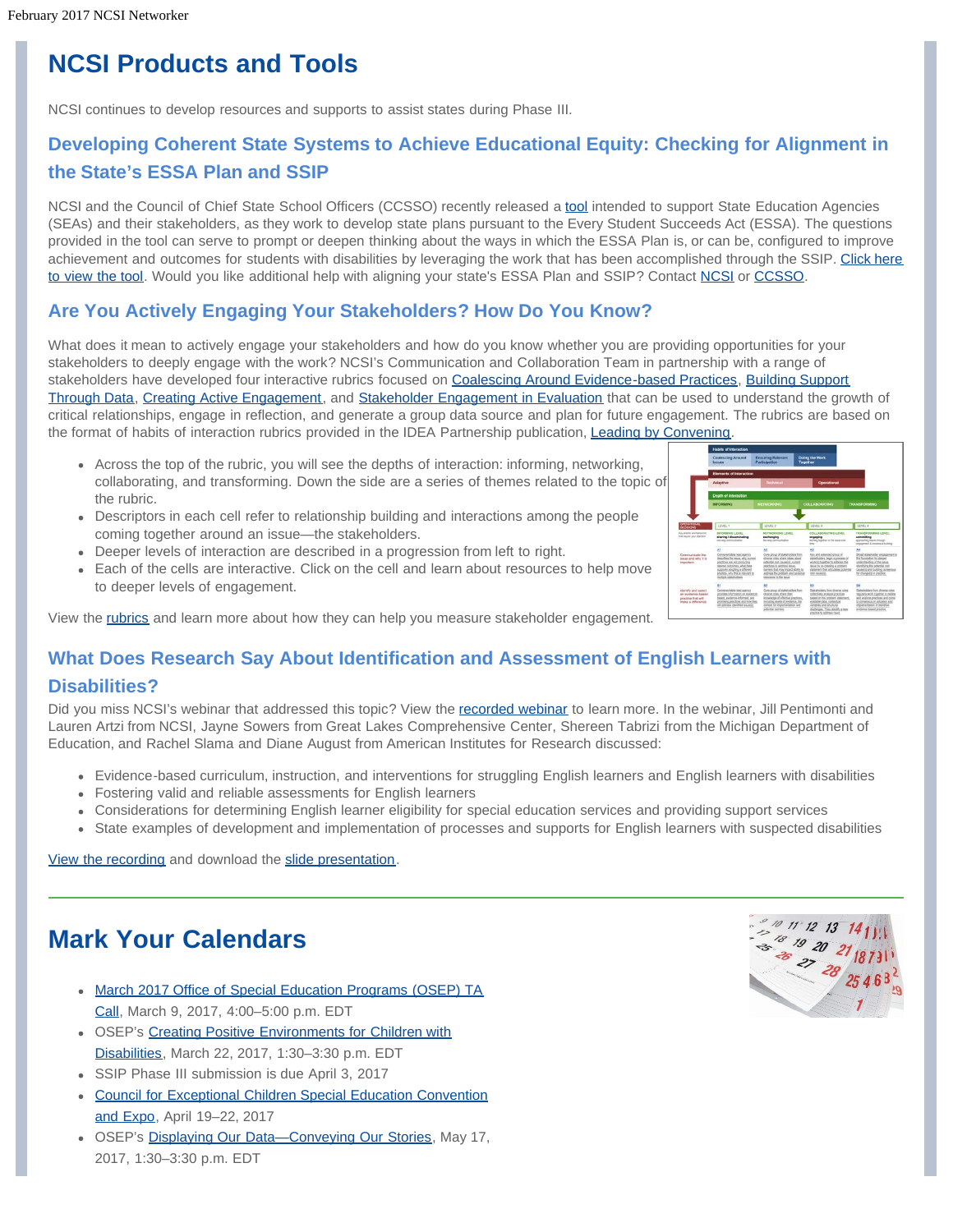# <span id="page-2-0"></span>**State Spotlights**

Many states have questions about data use and measuring progress. This series of spotlights highlights challenges that states are facing and provides examples of how different states are addressing them.

# **How Do We Effectively Support Schools' Use of a Statewide System for Universal Screening and Progress Monitoring?**

The Iowa Department of Education allows schools and districts to select their own screening and progress monitoring measure, but also provides a statewide assessment that approximately 10 percent of the state uses for universal screening and progress monitoring. [Learn](https://ncsi.wested.org/wp-content/uploads/2017/01/2016-12-28__Data-Use-Challenge-Series_IA_final508.pdf) [more](https://ncsi.wested.org/wp-content/uploads/2017/01/2016-12-28__Data-Use-Challenge-Series_IA_final508.pdf) about the strategies that the state has undertaken to encourage the use of accurate and reliable information to monitor student progress and considerations for other states facing similar challenges.

# **Partner Resources to Support SSIP Implementation**

# **CCSSO and CEEDAR Center Release PSEL 2015 and Promoting Principal Leadership for the Success of Students with Disabilities**

A supplement to the Professional Standards for Educational Leaders 2015 (PSEL 2015), this document provides state education agencies (SEAs) with actionable steps to promote practices and cultivate competencies for effective principal leadership where all children, including those with disabilities, have an equal opportunity to succeed. The document can serve as a tool to assist SEAs to work with stakeholders in setting policies or launching programs to cultivate and promote these core practices and competencies to maximize success for struggling learners. It includes a broad range of actions states can take to strengthen leadership preparation that align with state actions from previous CCSSO reports. Download the [report](http://www.ccsso.org/Documents/2017/PSELforSWDs01252017.pdf) or read the user quide for this document.

### **NCII Opens Call for Intensive TA Partners**

Does your SSIP or other state initiatives focus on improving outcomes for students with severe and persistent learning and behavioral needs? Are you struggling to implement effective Tier 3 or intensive intervention support within your multi-tiered system of support (MTSS), response to intervention (RTI), or pos[itive behaviora](http://www.intensiveintervention.org/national-call)l interventions and supports (PBIS) framework? NCII has re[leased a](https://attendee.gotowebinar.com/register/7826573736369424129) nat[ional call to id](https://attendee.gotowebinar.com/register/8100080552315322371)entify part[ner sites. Vie](mailto:ncii@air.org)w the call materials, register to learn more at one of two upcoming webinars on March 17, 2017 or April 3, 2017, or contact noil@air.org with questions.

### **CIPR Releases New Resources to Support ESSA**

The Center for Parent Information and Resources (CIPR) has released a Stakeholder Guide and series of companion resources related to the Every Student Succeeds Act (ESSA) including:

- An interactive [Stakeholder Guide](http://www.parentcenterhub.org/repository/stakeholder-guide-essa/) that provides Parent Center staff and their advocacy partners with an understanding of key provisions in ESSA and opportunities for meaningful involvement.
- A [webinar](http://www.parentcenterhub.org/repository/webinar18-essaguide/) introducing the stakeholder guide and providing a history of the inclusion of students with disabilities in state assessments.
- Fact sheets focused on [academic assessment requirements for students with disabilities](http://www.parentcenterhub.org/repository/essa-fact-sheet-acad-assessments/) and [assessments for students with the](http://www.parentcenterhub.org/repository/essa-fact-sheet-alt-assess/) [most significant cognitive disabilities.](http://www.parentcenterhub.org/repository/essa-fact-sheet-alt-assess/)

### **IDC Releases Operationalizing Your SSIP Evaluation: A Self-Assessment Tool**

The IDEA Data Center's (IDC's) interactive self-assessment checklist provides a process for operationalizing their SSIP evaluation plan in tandem with implementation efforts. State staff can use the tool to gauge their team's progress on key components necessary for fully executing their SSIP evaluation plan and to identify action steps needed to realize the greatest benefit from their evaluation efforts. [View](https://ideadata.org/resource-library/58878c72150ba0c5298b456b/) [the tool.](https://ideadata.org/resource-library/58878c72150ba0c5298b456b/)

# <span id="page-2-1"></span>**Updates from ED**